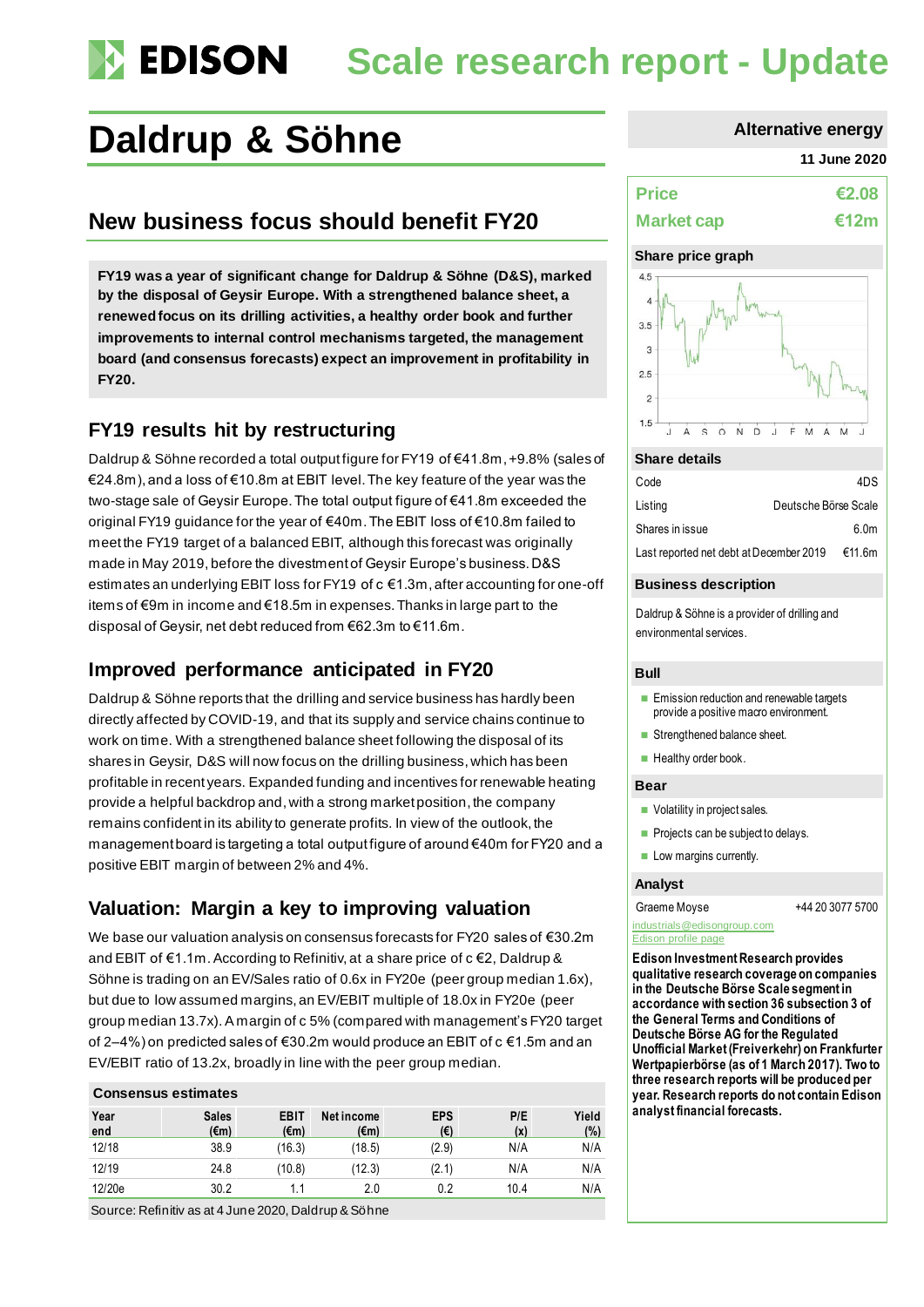

## **FY19 results: A year of significant change**

Daldrup & Söhne recorded a total output figure for 2019 of €41.8m and a loss of €10.8m at EBIT level. The key feature of the year was the two-stage sale of Geysir Europe, including Geysir's holdings in the geothermal power plants in Taufkirchen and Landau. The financial outcome for FY19 compared to original guidance for the year of an output figure in excess of €40m and a balanced result at the EBIT line.

The output figure (an aggregation of actual sales and work in progress) rose by 19.8% to  $\epsilon$ 41.8m, helped by a significant rise in work in progress. The EBIT loss of €10.8m failed to meet the target of a balanced EBIT, although this forecast was originally made in May 2019, before the divestment of Geysir Europe's business, and it is therefore not directly comparable.D&S estimates the underlying EBIT figure for FY19 to be a loss of  $c \in 1.3$ m after accounting for one-off items of  $\in$ 9m of income (including €7.2m from deconsolidated businesses) set against €18.5m of expenses (the majority, €18m, is accounted for by the revaluation/losses of receivables due to D&S from the companies of Geysir Europe).

Thanks in large part to the disposals, liabilities to banks reduced from  $\epsilon$ 11m to  $\epsilon$ 8.7m, while other liabilities, which should also be treated as debt, declined from €53.7m to €5.6m. Cash increased from €2.4m to €2.7m, with the overall effect of reducing net debt from €62.3m to €11.6m.

| €m                                        | <b>FY18</b> | <b>FY19</b> | Change (%) |
|-------------------------------------------|-------------|-------------|------------|
| Sales                                     | 38.9        | 24.8        | $-36.2%$   |
| Increase in work in progress              | $-4.0$      | 17.0        | N/A        |
| Output                                    | 34.9        | 41.8        | $+19.8%$   |
| EBITDA                                    | (12.4)      | (7.9)       | $+68.5%$   |
| Depreciation, amortisation and impairment | (3.9)       | (2.9)       | $-25.6%$   |
| EBIT                                      | (16.3)      | (10.8)      | $-33.7%$   |
| EBIT margin (%)                           | N/A         | N/A         | N/A        |
| Debt                                      | (64.7)      | (14.3)      |            |
| Cash                                      | 2.4         | 2.7         | $+12.5%$   |
| Net debt                                  | 62.3        | 11.6        | $-81.4%$   |
| <b>Cash flow</b>                          |             |             |            |
| From operating activities                 | 34.4        | 4.1         | $-88.9%$   |
| From investing activities                 | (31.1)      | (0.5)       | $+98.4%$   |
| From financing activities                 | 8.2         | (3.1)       | $-137.8%$  |

**Exhibit 1: FY19 results vs FY18 – key highlights**

Source: Daldrup & Söhne

## **Post year-end developments**

Most significantly, in January,D&S announced that it had completed the sale of Geysir Group (it now holds no shares in Geysir) with its geothermal power plants to IKAV. The total consideration for the two-stage sale (48.9% in July 2019 and 48.9% January 2020) was a relatively modest €6.2m , but the key to the transaction is that the disposal allows €42m of debt associated with the power plants to be deconsolidated from the balance sheet, and Geysir Group's ongoing losses (€28.6m in 2010–18) will be eliminated as from 2020. As a result of the disposal,D&S expects to be less capital intensive going forward. However, D&S also took a hit to the value of capitalised services and receivables from the Geysir companies of €18m (out of a total of c €32m ) in its FY19 results (see above). In the FY19 results, Geysir was treated as an equity investment.

In February, D&S completed its first exploratory well for Swiss Nagra,which it began drilling in April 2019. At the same time,D&S announced that it had already commenced the drilling of a second well for Nagra in Marthalen, with a project value of €5.3m. D&S's work for Nagra is designed to help it find a suitable site for a deep geological repository for radioactive waste in Switzerland.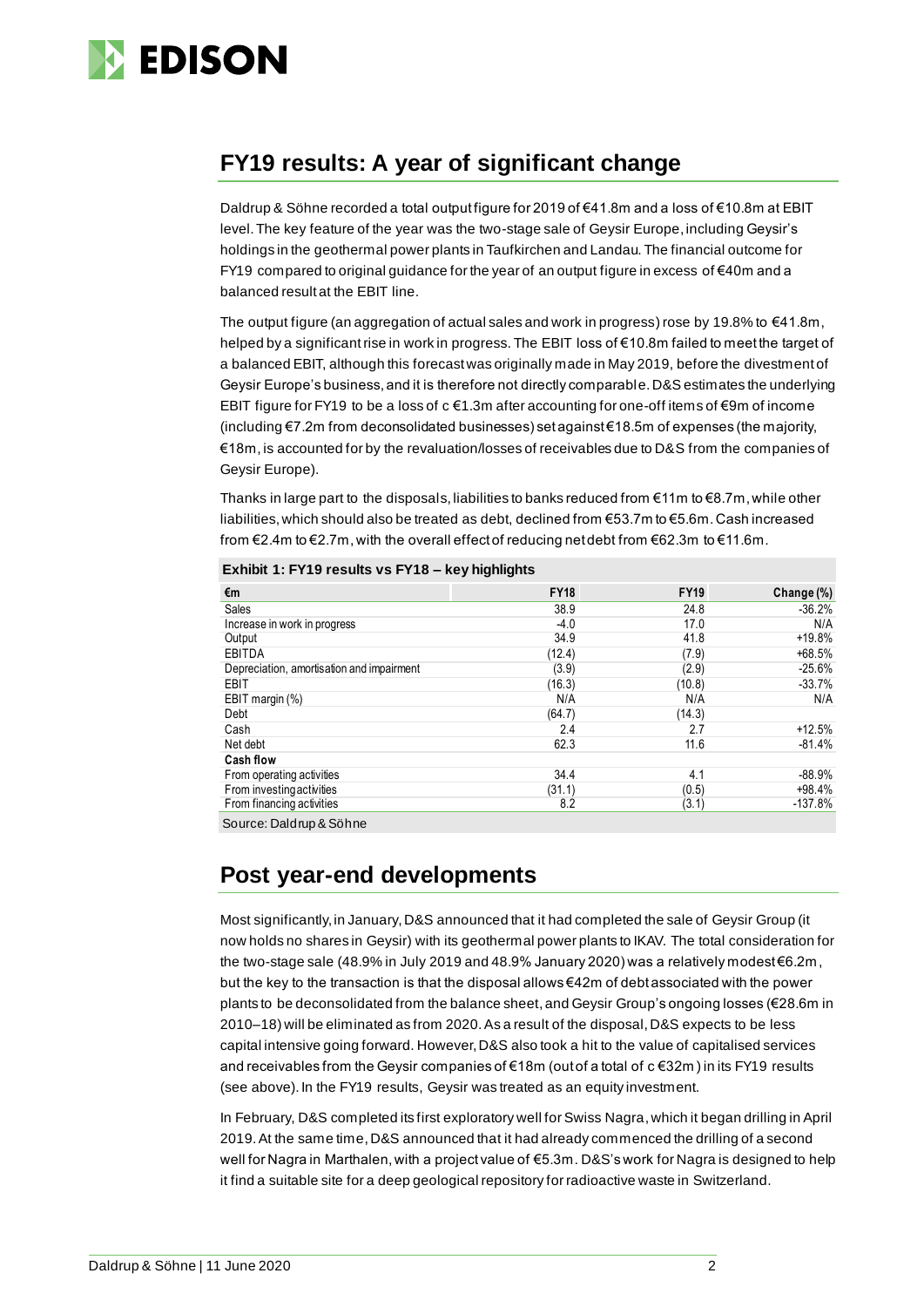

In March, D&S also received a €20m order from the Dutch company, Aardwarmte Combinatie Luttelgeest (ACL), for a geothermal heating plant in the Netherlands, involving the drilling of three geothermal boreholes (D&S subsequently announced in June that it had successfully completed drilling the first well). The project is expected to complete in spring 2021. In March, at the time of the original announcement, D&S revealed that its order backlog totalled €51m, c 1.7x estimated annual sales for FY20. The ACL order can therefore be seen as substantial, both in the context of predicted annual sales (66%) and the total order backlog (39%).

Also in March, in a sequence of management changes, Josef Daldrup resigned from his position as chairman of the management board and was appointed to the supervisory board in April (to be confirmed at the AGM scheduled for 27 August 2020). Andreas Tönies, who has been with D&S since 2005, was appointed spokesman of the management board in succession to Mr Daldrup.

In May, D&S received an order from Zweckverband Therme Obernsees to drill a thermal water well for supply to the thermal baths. The work is expected to take six months and is due to start in late summer 2020.

| <b>Exhibit 2: Post year-end developments</b> |  |  |
|----------------------------------------------|--|--|
|----------------------------------------------|--|--|

| Date              | Event                                                                              |
|-------------------|------------------------------------------------------------------------------------|
| 15/01/20          | Sells Geysir Group with geothermal power plants to IKAV Group                      |
| 03/03/20          | Completes first exploratory well for Swiss Nagra                                   |
| 12/03/20          | Receives €20m order from ACL based in the Netherlands for geothermal heating plant |
| 19/03/20          | Josef Daldrup resigns from the board                                               |
| 25/05/20          | Receives order for thermal water drilling well                                     |
| 05/06/20          | Successfully drills production well for ACL geothermal heating plant               |
| $O = \frac{1}{2}$ |                                                                                    |

Source: Daldrup & Söhne

## **Strategy**

During 2019, D&S's executive board adopted a strategy of 'realignment', with a desire to focus on the drilling service business and medium-sized power projects (a greater number of projects with smaller minority positions). D&S continues to adhere to this strategy as the disposal of Geysir Group illustrates.We expect D&S will also continue with its efforts to expand and tighten management control mechanisms. Ultimately, the goal is to create a business that generates predicable cash flows.

## **COVID-19 and FY20 outlook**

D&S reports that the drilling and service business has hardly been directly affected by the COVID-19 pandemic,and that its supply and service chains continue to work on time. The company points to the improved liquidity position following the disposal of Geysir Group, and is also of the opinion that its order backlog is sufficient and well diversified into 2020, offering the prospect of regular group sales. Following the disposal of its shares in Geysir, D&S will focus on the drilling business, which has been profitable in recent years. Expanded funding and incentives for renewable heating provide a helpful backdrop to the business and,with a strong market position, the company remains confident in its ability to generate profits. In view of the outlook, the D&S's management board is targeting a total output figure of around €40m for FY20 and a positive EBIT margin of between 2% and 4%.

## **Valuation**

Despite its assessment of improved prospects for 2020, following further declines, D&S's share price now stands at  $c \in 2$ . For the purposes of assessing the valuation of the company, we use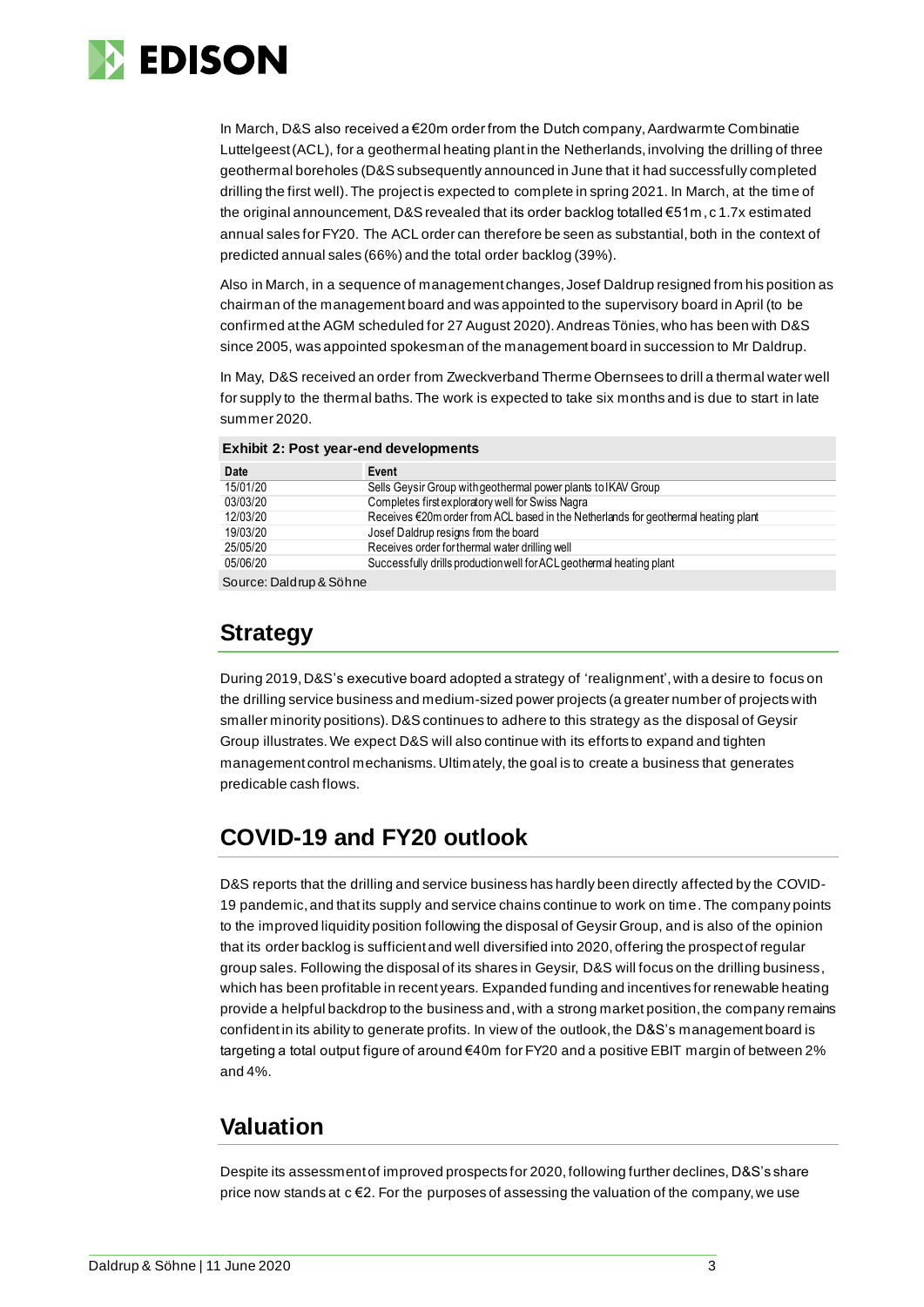

consensus estimates for FY20, ie sales of €30.2m and EBIT of €1.1m (EBIT margin of 3.7%). According to Refinitiv, at a share price of c €2, D&S is trading on an EV/Sales ratio of 0.6x in FY20e (peer group median 1.6x) but, due to low assumed margins (within management guided range), an EV/EBIT multiple of 18.0x in FY20e (peer group median 13.7x). By way of illustration,a margin of c 5% on the predicted sales of €30.2m would produce EBIT of c €1.5m and an EV/EBIT ratio of 13.2x, broadly in line with the peer group median.

#### **Exhibit 3: Comparable valuation analysis**

|                        |         | <b>EV/Sales</b><br>2020e(x) | <b>EV/Sales</b><br>2021e(x) | <b>EV/EBIT</b><br>2020e(x) | <b>EV/EBIT</b><br>2021e(x) |
|------------------------|---------|-----------------------------|-----------------------------|----------------------------|----------------------------|
| Daldrup & Söhne        | 4DS.DE  | 0.6                         | 0.6                         | 18.0                       | 16.4                       |
| Awilco Drilling        | AWDR.OL | $-0.2$                      | -0.1                        | 0.2                        | 0.1                        |
| SD Standard Drilling   | SDSD.OL | 1.4                         | 1.3                         | 4.8                        | 3.8                        |
| Northern Drilling      | NODL.OL | 0.6                         | 0.4                         | 82.6                       | $-3.7$                     |
| Nabors Industries      | NBR.BE  | 1.7                         | 1.9                         | $-12.3$                    | $-9.9$                     |
| Transocean             | RIG.BE  | 2.8                         | 2.9                         | 962.0                      | 705.3                      |
| Odfiell Drilling       | ODL.NO  | 1.5                         | 1.5                         | 14.9                       | 10.8                       |
| 7C Solarparken         | HRPK.DE | 9.6                         | 8.6                         | 32.5                       | 26.7                       |
| Energiekontor          | EKTG.DE | 2.6                         | 1.6                         | 12.4                       | 9.8                        |
| Good Energy            | GOOD.LN | 0.6                         | 0.6                         | 10.8                       | 10.5                       |
| Ormat Technology       | ORA.US  | 6.8                         | 6.2                         | 21.6                       | 18.9                       |
| Median (excluding D&S) |         | 1.6                         | 1.5                         | 13.7                       | 6.8                        |

Source: Refinitiv. Note: Prices as at 4 June 2020.